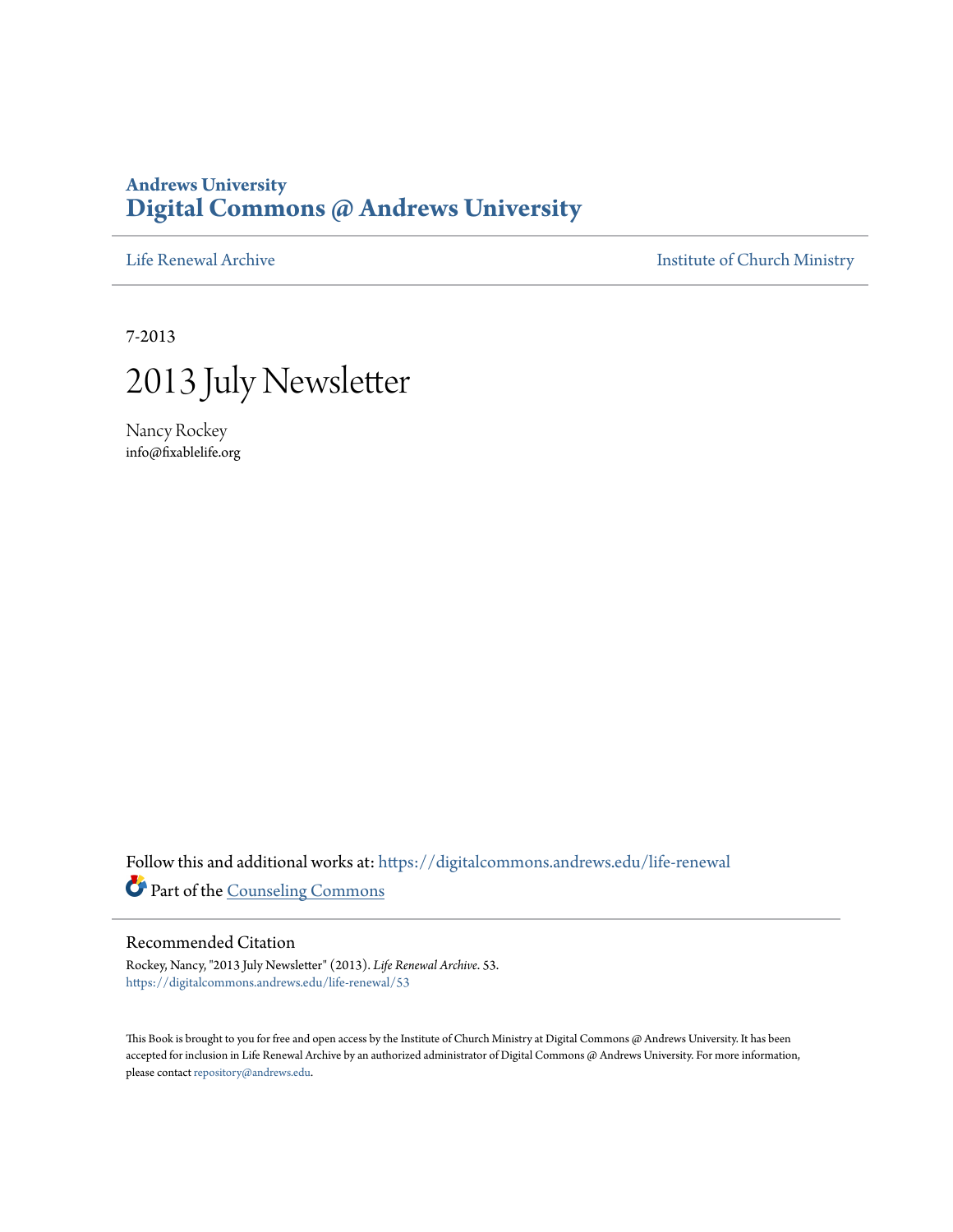# Are You Stressed?



# It's True! **Life & Relationships** Are Fixable!

Ron and I live in the glorious mountains of New Mexico. We enjoy crisp, unpolluted mountain air, pine, cedar and pinion trees, gentle and not-so-gentle breezes and temperatures usually about 20 degrees cooler than those "off the hill." We enjoy our deck that has been placed over what is called an arroyo here in New Mexico. The arroyo comes down the side of the hill alongside our house, and goes under the deck and driveway, and then down a lower hill, under the road, and into a creek. There are 2 twenty-four inch culverts under the driveway, and at the end of the lower driveway, to carry any water that may come down, what we affectionately call our "waterfall," when it rains. An arroyo is a gulf, a gap, a gorge or a gulch. And truthfully, when it rains, it makes a lovely rock-filled waterfall.

Evenings in the summer are for sitting on the deck with a cup of tea, and listening. Sounds are few and far-between, except for crickets chirping and an occasional bird song. The stars are plentiful, big and bright, because we are at 7000 feet altitude, and we have no streetlights here to distort the view.

We attend a lovely little church, that members have worked and sacrificed to erect and decorate, and truthfully it is a peaceful and comforting place. The appointments in

the church are lovely, and the colors designed to create a sense of peace and quietude. For us, it's restful just to sit alone in a pew. And don't we all need this in a world of confusion and angst?

However, the people in our little subdivision and even some of the "saints" are not as peaceful as they could be. It almost seems like "men's hearts are failing them for fear of what is coming upon the earth. We look outside of the cocoon that we live and worship in, and see nothing but discord. People grab for power and control, as though without it they wouldn't exist. They sneak behind others and do their dastardly deeds, at the expense of all that is good and merciful, and attempt to tarnish the reputations of anyone who gets in their way. And this is just in our local world!

Look around us, dare to watch the evening news, and it's far more of the same! Men's hearts (and women's too) are doing exactly what the Bible predicted – they are living internally and externally in FEAR! They fear what illness could do to them, fear what others can do, fear the times in which we live, fear that their relationships could end and fear that the world will end and are unsure of their future.

Fear creates stress, and stress destroys the body! Just overdo at home, have a deadline that you're "huffing and puffing" to meet, have a precious family member or friend who is critically or chronically ill, and you'll know what

## Upcoming Events

### Aug 21-27

• Adventist Chaplains Convention and Mini-Seminar for prisoners at Ohio State Penitentiary.

### Oct. 5&6

• LaGrange, Brookfield, and Burbank, Illinois SDA Churches Outreach to the Community. Pending.

### Kardia Kare

• Available seminar for engaged or married couples or singles. These are now scheduled according to need. More info...

stress it!! That's for sure! Worse yet, carry around with you some unresolved issues with people, old memories that haunt you or emotional difficulties with someone you love who won't allow some "issue" to be solved, and you'll understand and feel deadly stress!

A Harvard study shows that people who live in a state of high anxiety are 4 ½ times more likely to suffer sudden cardiac death than non-anxious individuals. An international investigation reveals that people who are unable to effectively manage their stress have a 40 percent higher death rate than their non